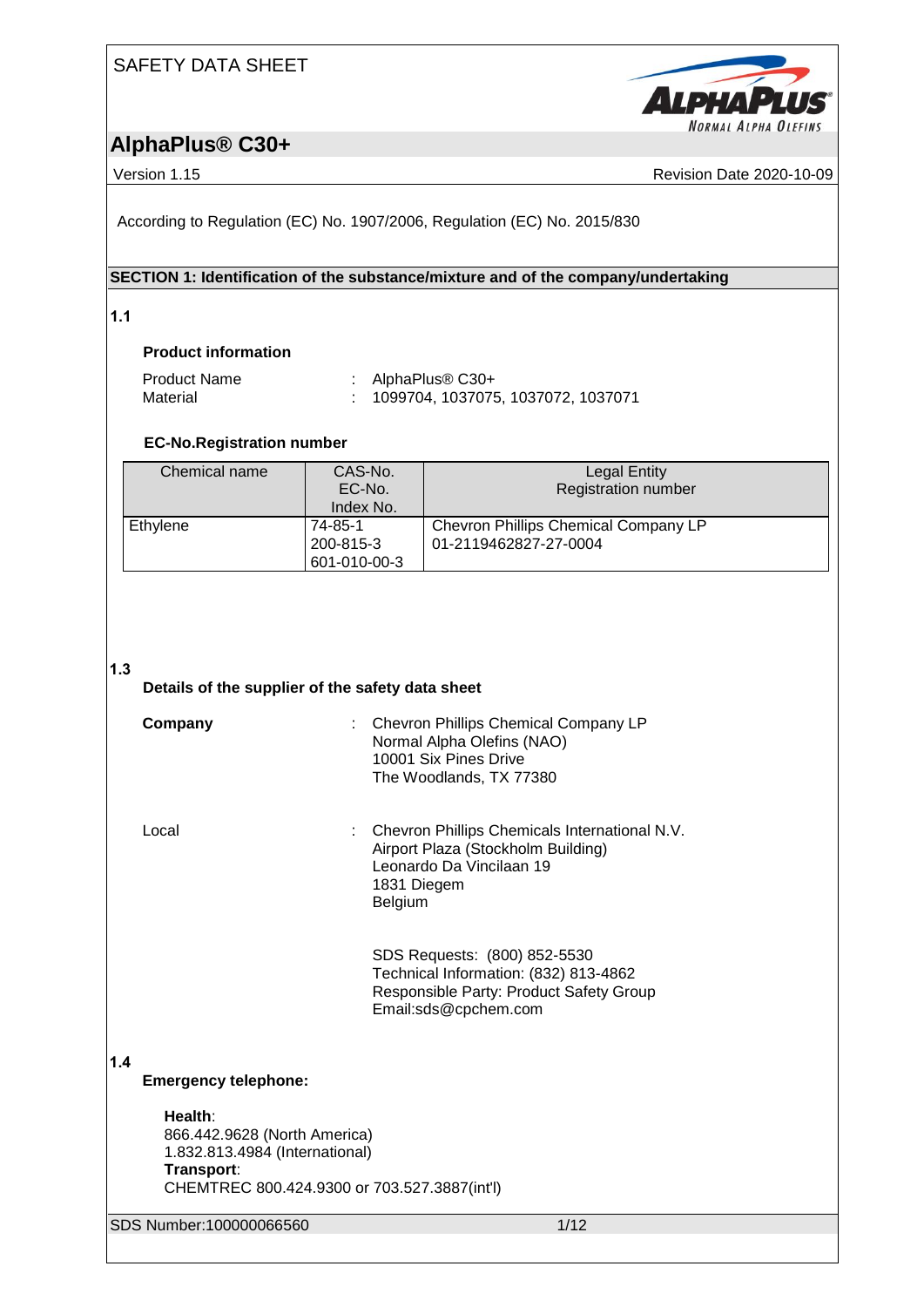|                                                                                                                                          |                                                                                                   |                                                                                                               | SAFETY DATA SHEET               |  |  |  |
|------------------------------------------------------------------------------------------------------------------------------------------|---------------------------------------------------------------------------------------------------|---------------------------------------------------------------------------------------------------------------|---------------------------------|--|--|--|
| AlphaPlus <sup>®</sup> C30+                                                                                                              |                                                                                                   |                                                                                                               |                                 |  |  |  |
| Version 1.15<br>Asia: CHEMWATCH (+612 9186 1132) China: 0532 8388 9090                                                                   |                                                                                                   |                                                                                                               | <b>Revision Date 2020-10-09</b> |  |  |  |
| EUROPE: BIG +32.14.584545 (phone) or +32.14583516 (telefax)<br>Mexico CHEMTREC 01-800-681-9531 (24 hours)<br>Argentina: +(54)-1159839431 |                                                                                                   | South America SOS-Cotec Inside Brazil: 0800.111.767 Outside Brazil: +55.19.3467.1600                          |                                 |  |  |  |
| Responsible Department<br>E-mail address<br>Website                                                                                      | : SDS@CPChem.com<br>: www.CPChem.com                                                              | : Product Safety and Toxicology Group                                                                         |                                 |  |  |  |
| <b>SECTION 2: Hazards identification</b>                                                                                                 |                                                                                                   |                                                                                                               |                                 |  |  |  |
| 2.1<br><b>Classification of the substance or mixture</b><br><b>REGULATION (EC) No 1272/2008</b>                                          |                                                                                                   |                                                                                                               |                                 |  |  |  |
| Not a hazardous substance or mixture.                                                                                                    |                                                                                                   |                                                                                                               |                                 |  |  |  |
| 2.2<br>Labeling (REGULATION (EC) No 1272/2008)                                                                                           |                                                                                                   |                                                                                                               |                                 |  |  |  |
| Not a hazardous substance or mixture.                                                                                                    |                                                                                                   |                                                                                                               |                                 |  |  |  |
|                                                                                                                                          |                                                                                                   |                                                                                                               |                                 |  |  |  |
| <b>SECTION 3: Composition/information on ingredients</b>                                                                                 |                                                                                                   |                                                                                                               |                                 |  |  |  |
| $3.1 - 3.2$<br><b>Substance or Mixture</b><br>Synonyms                                                                                   | C30+ Alpha Olefin Fraction<br><b>NAO C30+</b>                                                     |                                                                                                               |                                 |  |  |  |
| Molecular formula<br>Polymer                                                                                                             |                                                                                                   |                                                                                                               |                                 |  |  |  |
| <b>Hazardous ingredients</b>                                                                                                             |                                                                                                   |                                                                                                               |                                 |  |  |  |
| Chemical name                                                                                                                            | CAS-No.<br>EC-No.<br>Index No.                                                                    | Classification<br>(REGULATION (EC) No<br>1272/2008)                                                           | Concentration<br>$[wt\%]$       |  |  |  |
| Alkenes, C24-54 Branched<br>& Linear, Alpha                                                                                              | 131459-42-2                                                                                       |                                                                                                               | 100                             |  |  |  |
| Contains no hazardous ingredients according to GHS. :                                                                                    |                                                                                                   |                                                                                                               |                                 |  |  |  |
| <b>SECTION 4: First aid measures</b>                                                                                                     |                                                                                                   |                                                                                                               |                                 |  |  |  |
|                                                                                                                                          |                                                                                                   |                                                                                                               |                                 |  |  |  |
| 4.1                                                                                                                                      | <b>Description of first-aid measures</b>                                                          |                                                                                                               |                                 |  |  |  |
| General advice                                                                                                                           |                                                                                                   | No hazards which require special first aid measures.                                                          |                                 |  |  |  |
| If inhaled                                                                                                                               |                                                                                                   | If unconscious, place in recovery position and seek medical<br>advice. If symptoms persist, call a physician. |                                 |  |  |  |
| In case of eye contact                                                                                                                   | Remove contact lenses. Protect unharmed eye. If eye<br>irritation persists, consult a specialist. |                                                                                                               |                                 |  |  |  |
| SDS Number:100000066560                                                                                                                  |                                                                                                   | 2/12                                                                                                          |                                 |  |  |  |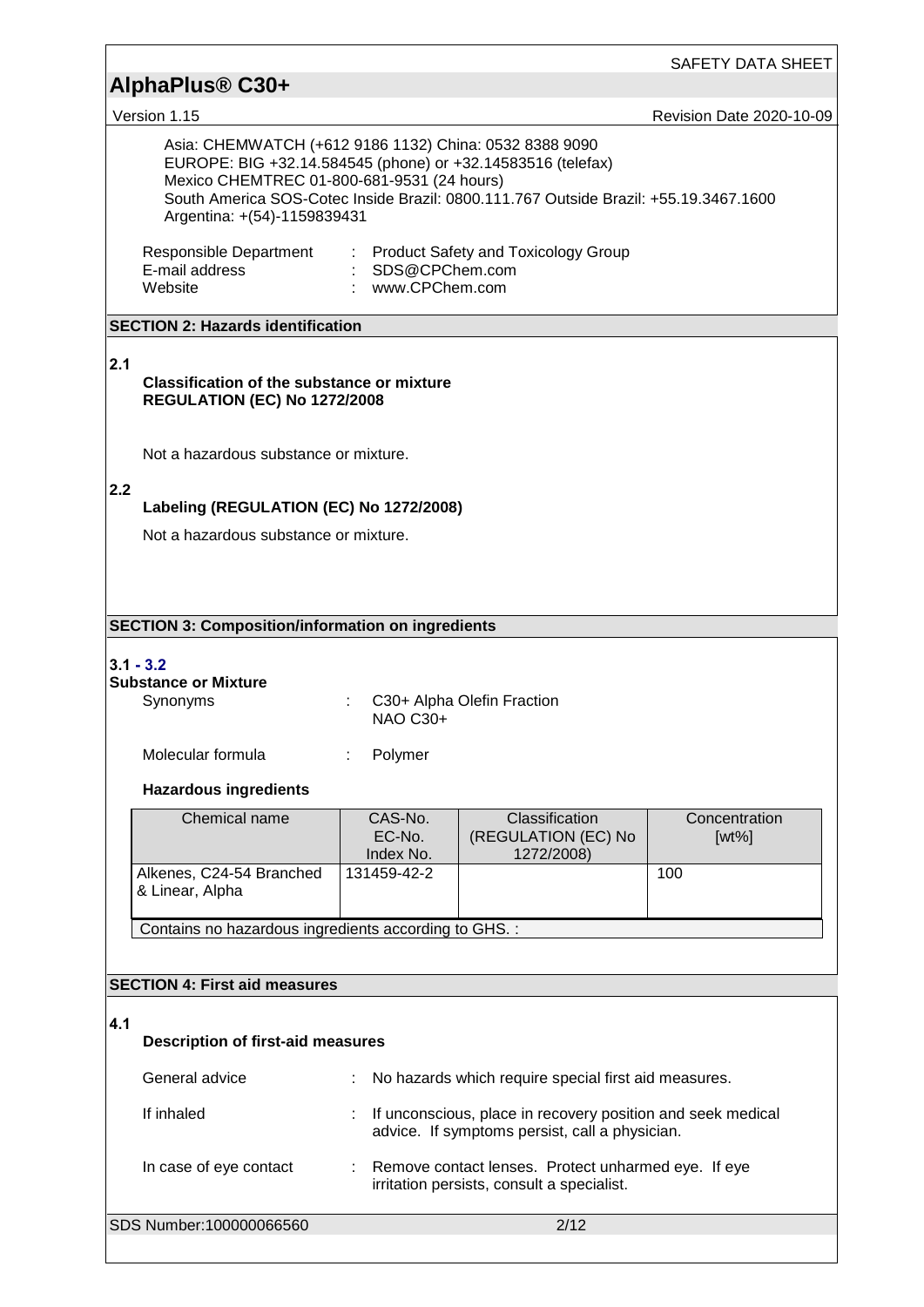|                                                                         | <b>SAFETY DATA SHEET</b>                                                              |                                                                                                                                                               |  |  |  |  |
|-------------------------------------------------------------------------|---------------------------------------------------------------------------------------|---------------------------------------------------------------------------------------------------------------------------------------------------------------|--|--|--|--|
| AlphaPlus <sup>®</sup> C30+<br>Version 1.15<br>Revision Date 2020-10-09 |                                                                                       |                                                                                                                                                               |  |  |  |  |
|                                                                         | If swallowed                                                                          | Keep respiratory tract clear. Never give anything by mouth to<br>an unconscious person. If symptoms persist, call a physician.                                |  |  |  |  |
|                                                                         | <b>SECTION 5: Firefighting measures</b>                                               |                                                                                                                                                               |  |  |  |  |
|                                                                         |                                                                                       |                                                                                                                                                               |  |  |  |  |
|                                                                         | Flash point                                                                           | 232°C (450°F)<br>Method: PMCC                                                                                                                                 |  |  |  |  |
|                                                                         | Autoignition temperature                                                              | 368°C (694°F)                                                                                                                                                 |  |  |  |  |
| 5.1                                                                     |                                                                                       |                                                                                                                                                               |  |  |  |  |
|                                                                         | <b>Extinguishing media</b>                                                            |                                                                                                                                                               |  |  |  |  |
|                                                                         | Suitable extinguishing<br>media                                                       | : Use water spray, alcohol-resistant foam, dry chemical or<br>carbon dioxide.                                                                                 |  |  |  |  |
| 5.2                                                                     |                                                                                       |                                                                                                                                                               |  |  |  |  |
|                                                                         | Special hazards arising from the substance or mixture<br>fighting                     | Specific hazards during fire : Do not use a solid water stream as it may scatter and spread<br>fire. Cool closed containers exposed to fire with water spray. |  |  |  |  |
| 5.3                                                                     | <b>Advice for firefighters</b><br>Special protective<br>equipment for fire-fighters   | : Wear self-contained breathing apparatus for firefighting if<br>necessary.                                                                                   |  |  |  |  |
|                                                                         | Further information                                                                   | Standard procedure for chemical fires. Use extinguishing<br>measures that are appropriate to local circumstances and the<br>surrounding environment.          |  |  |  |  |
|                                                                         | Fire and explosion<br>protection                                                      | Provide appropriate exhaust ventilation at places where dust is<br>formed.                                                                                    |  |  |  |  |
|                                                                         | <b>SECTION 6: Accidental release measures</b>                                         |                                                                                                                                                               |  |  |  |  |
| 6.1                                                                     |                                                                                       | Personal precautions, protective equipment and emergency procedures                                                                                           |  |  |  |  |
|                                                                         | Personal precautions                                                                  | : Avoid dust formation.                                                                                                                                       |  |  |  |  |
| 6.2                                                                     | <b>Environmental precautions</b>                                                      |                                                                                                                                                               |  |  |  |  |
|                                                                         | Environmental precautions                                                             | Local authorities should be advised if significant spillages<br>cannot be contained. No special environmental precautions<br>required.                        |  |  |  |  |
| 6.3<br>6.4                                                              | Methods and materials for containment and cleaning up<br>Methods for cleaning up<br>÷ | Pick up and arrange disposal without creating dust. Sweep up<br>and shovel. Keep in suitable, closed containers for disposal.                                 |  |  |  |  |
|                                                                         | Reference to other sections                                                           |                                                                                                                                                               |  |  |  |  |
|                                                                         | Reference to other sections                                                           | For personal protection see section 8. For disposal<br>considerations see section 13.                                                                         |  |  |  |  |
|                                                                         | SDS Number:100000066560                                                               | 3/12                                                                                                                                                          |  |  |  |  |
|                                                                         |                                                                                       |                                                                                                                                                               |  |  |  |  |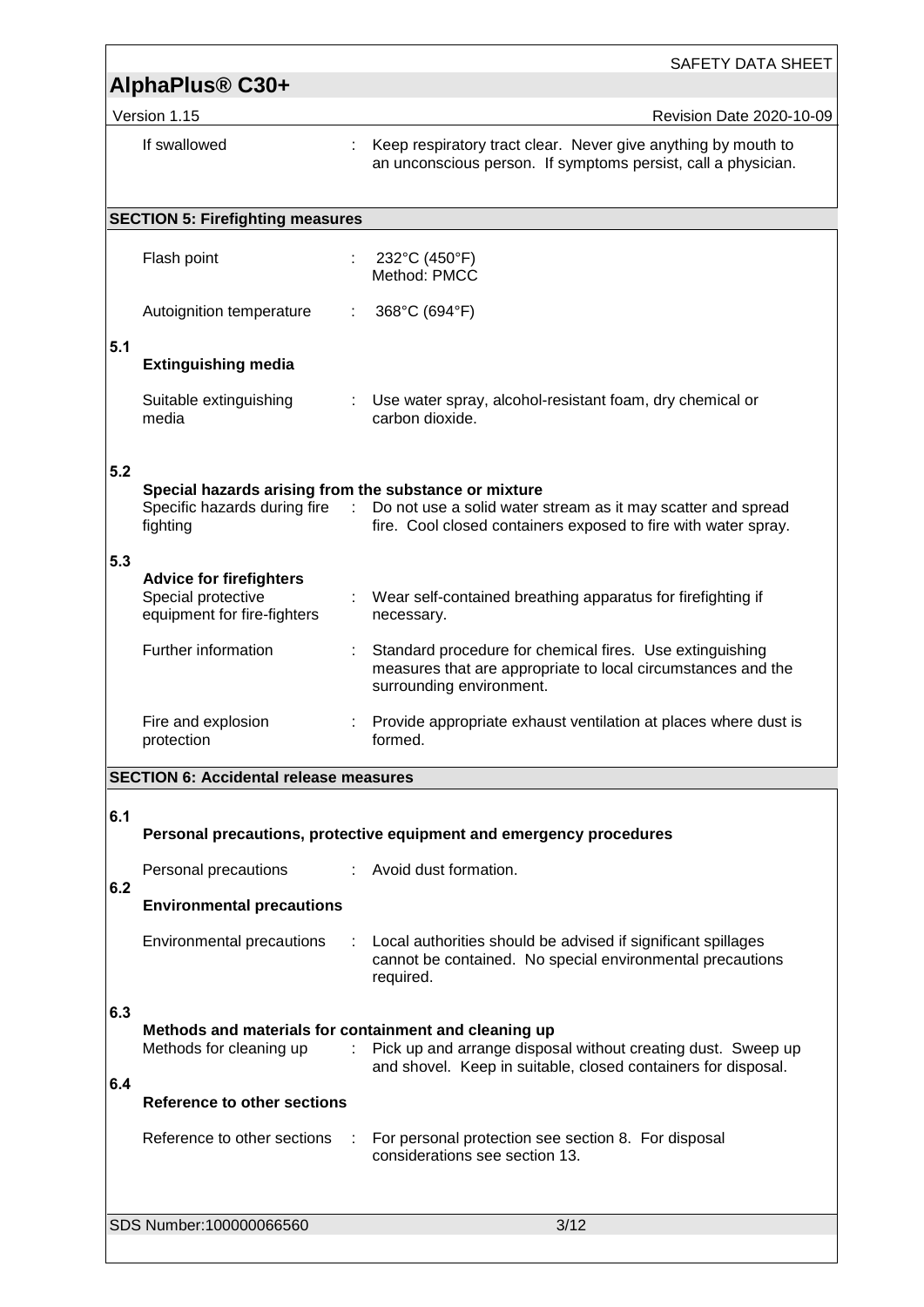Version 1.15 **Version 1.15** Revision Date 2020-10-09

|  |  | <b>SECTION 7: Handling and storage</b> |
|--|--|----------------------------------------|
|--|--|----------------------------------------|

#### **7.1**

#### **Precautions for safe handling Handling**

| Advice on safe handling                            | : For personal protection see section 8. Smoking, eating and<br>drinking should be prohibited in the application area. |
|----------------------------------------------------|------------------------------------------------------------------------------------------------------------------------|
| Advice on protection<br>against fire and explosion | : Provide appropriate exhaust ventilation at places where dust is<br>formed.                                           |

#### **7.2**

### **Conditions for safe storage, including any incompatibilities**

#### **Storage**

| Requirements for storage<br>areas and containers | Electrical installations / working materials must comply with the<br>technological safety standards. |
|--------------------------------------------------|------------------------------------------------------------------------------------------------------|
| Advice on common storage                         | : No materials to be especially mentioned.                                                           |

#### **SECTION 8: Exposure controls/personal protection**

#### **8.1**

#### **Control parameters Ingredients with workplace control parameters**

#### **SE**

| Beståndsdelar                                                                                          | Grundval | Värde      | Kontrollparametrar   | Anmärkning |  |
|--------------------------------------------------------------------------------------------------------|----------|------------|----------------------|------------|--|
| Alkenes, C24-54 Branched & Linear.<br>Alpha                                                            | SE AFS   | <b>NGV</b> | 350 mg/m3            |            |  |
|                                                                                                        | SE AFS   | KGV        | $500 \text{ ma/m}$ 3 |            |  |
| Vägledande korttidsgränsvärde ska användas som ett rekommenderat högsta värde som inte bör överskridas |          |            |                      |            |  |

#### **NO**

| Komponenter                                 | Grunnlag                | Verdi                              | Kontrollparametrer                                                                                                                 | <b>Nota</b> |
|---------------------------------------------|-------------------------|------------------------------------|------------------------------------------------------------------------------------------------------------------------------------|-------------|
| Alkenes, C24-54 Branched & Linear,<br>Alpha | FOR-2011-12-06-<br>1358 | GV                                 | 40 ppm, 275 mg/m3                                                                                                                  |             |
| LΤ                                          |                         |                                    |                                                                                                                                    |             |
| Komponentai                                 | Šaltinis                | Vertė                              | Kontrolės parametrai                                                                                                               | Pastaba     |
| Alkenes, C24-54 Branched & Linear,<br>Alpha | LT OEL                  | <b>IPRD</b>                        | 350 mg/m3                                                                                                                          |             |
|                                             | LT OEL                  | <b>TPRD</b>                        | 500 mg/m3                                                                                                                          |             |
| EE                                          |                         |                                    |                                                                                                                                    |             |
| Komponendid, osad                           | Alused                  | Väärtus                            | Kontrolliparameetrid                                                                                                               | Märkused    |
| Alkenes, C24-54 Branched & Linear,<br>Alpha | EE OEL                  | Piirnorm                           | 350 mg/m3                                                                                                                          | 11,         |
|                                             | EE OEL                  | Lühiajalise<br>kokkupuute piirnorm | 500 mg/m3                                                                                                                          | 11,         |
|                                             | EE OEL                  | Piirnorm                           | $5 \text{ mg/m}$ 3                                                                                                                 |             |
|                                             | EE OEL                  | Piirnorm                           | $5 \text{ mg/m}$ 3                                                                                                                 | Aerosool    |
|                                             | EE OEL                  | Piirnorm                           | 350 mg/m3                                                                                                                          | Aur         |
|                                             | EE OEL                  | Lühiajalise<br>kokkupuute piirnorm | 500 mg/m3                                                                                                                          | Aur         |
| 11                                          |                         |                                    | Süsiyesinike niirnormid on arvutatud auru faasile. Üle 12 süsinikuaatomiga alifaatsetel süsiyesinikel (tridekaanid ja kõrgemad) on |             |

11 Süsivesinike piirnormid on arvutatud auru faasile. Üle 12 süsinikuaatomiga alifaatsetel süsivesinikel (tridekaanid ja kõrgemad) on 20 °C juures küllastussisaldus < 350 mg/m3. Aerosoolsete süsivesinike piirnorm on 5 mg/m3.

**8.2** 

#### **Exposure controls**

SDS Number:100000066560 4/12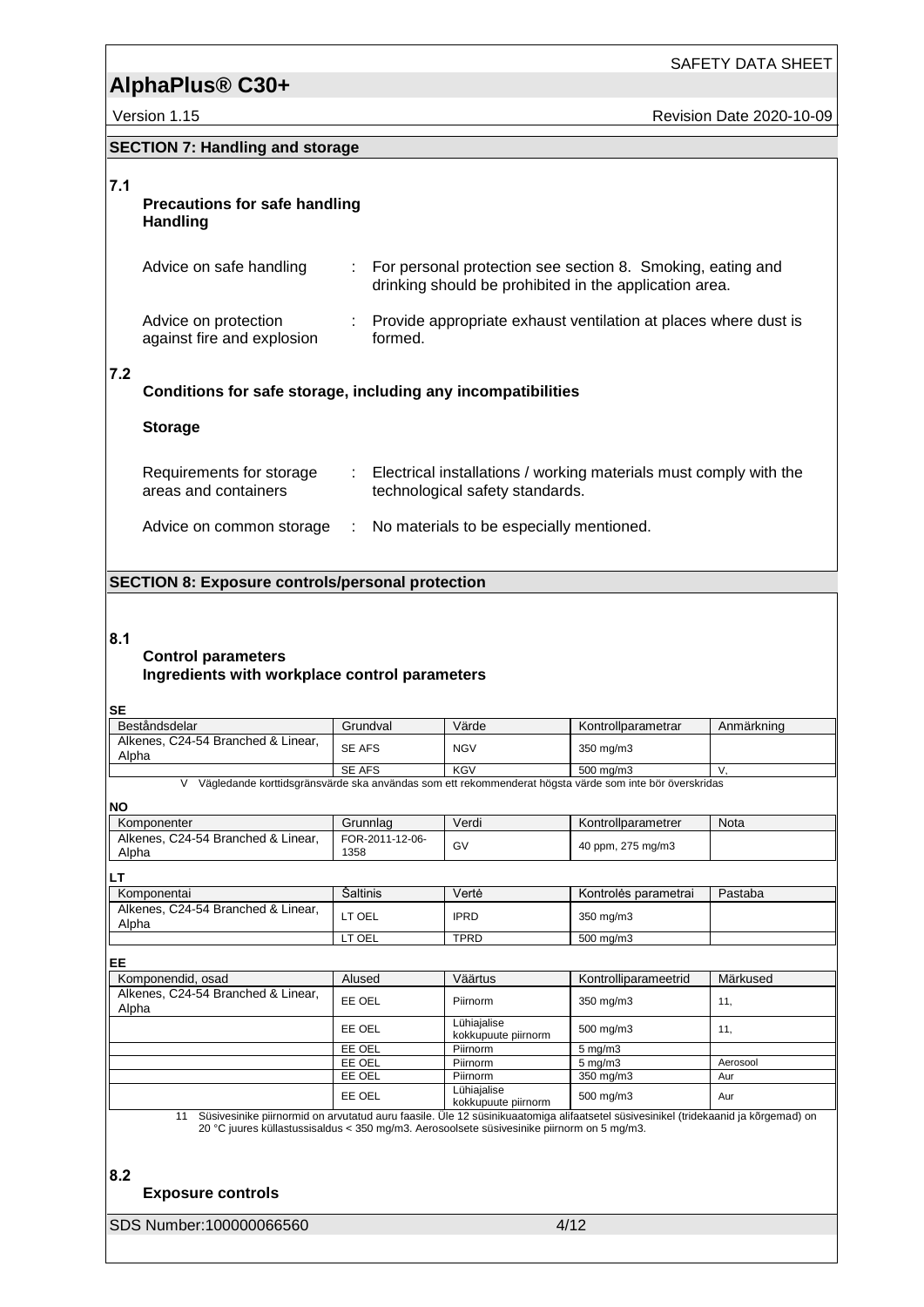# SAFETY DATA SHEET

Version 1.15 **New Search 2020-10-09** Revision Date 2020-10-09

#### **Engineering measures**

Adequate ventilation to control airborned concentrations below the exposure guidelines/limits. Consider the potential hazards of this material (see Section 2), applicable exposure limits, job activities, and other substances in the work place when designing engineering controls and selecting personal protective equipment. If engineering controls or work practices are not adequate to prevent exposure to harmful levels of this material, the personal protective equipment listed below is recommended. The user should read and understand all instructions and limitations supplied with the equipment since protection is usually provided for a limited time or under certain circumstances.

#### **Personal protective equipment**

| Respiratory protection   |    | Wear a supplied-air NIOSH approved respirator unless<br>ventilation or other engineering controls are adequate to<br>maintain minimal oxygen content of 19.5% by volume under<br>normal atmospheric pressure. Wear a NIOSH approved<br>respirator that provides protection when working with this<br>material if exposure to harmful levels of airborne material may<br>occur, such as: Air-Purifying Respirator for Dusts and Mists /<br>P100. Use a positive pressure, air-supplying respirator if there<br>is potential for uncontrolled release, aerosolization, exposure<br>levels are not known, or other circumstances where air-<br>purifying respirators may not provide adequate protection. |
|--------------------------|----|--------------------------------------------------------------------------------------------------------------------------------------------------------------------------------------------------------------------------------------------------------------------------------------------------------------------------------------------------------------------------------------------------------------------------------------------------------------------------------------------------------------------------------------------------------------------------------------------------------------------------------------------------------------------------------------------------------|
| Hand protection          |    | The suitability for a specific workplace should be discussed<br>with the producers of the protective gloves. Please observe<br>the instructions regarding permeability and breakthrough time<br>which are provided by the supplier of the gloves. Also take into<br>consideration the specific local conditions under which the<br>product is used, such as the danger of cuts, abrasion, and the<br>contact time. Gloves should be discarded and replaced if there<br>is any indication of degradation or chemical breakthrough.                                                                                                                                                                      |
| Eye protection           |    | Eye wash bottle with pure water. Safety glasses.                                                                                                                                                                                                                                                                                                                                                                                                                                                                                                                                                                                                                                                       |
| Skin and body protection | ÷. | Choose body protection in relation to its type, to the<br>concentration and amount of dangerous substances, and to the<br>specific work-place.                                                                                                                                                                                                                                                                                                                                                                                                                                                                                                                                                         |
| Hygiene measures         |    | General industrial hygiene practice.                                                                                                                                                                                                                                                                                                                                                                                                                                                                                                                                                                                                                                                                   |

#### **SECTION 9: Physical and chemical properties**

**9.1** 

|                                                | 19.1 |                                                       |                                     |                                                      |      |  |
|------------------------------------------------|------|-------------------------------------------------------|-------------------------------------|------------------------------------------------------|------|--|
|                                                |      | Information on basic physical and chemical properties |                                     |                                                      |      |  |
|                                                |      | Appearance                                            |                                     |                                                      |      |  |
| Form<br>Physical state<br>Color<br>Safety data |      |                                                       | : Wax., solid<br>: solid<br>: White |                                                      |      |  |
|                                                |      |                                                       |                                     |                                                      |      |  |
|                                                |      | Flash point                                           |                                     | : $232^{\circ}$ C (450 $^{\circ}$ F)<br>Method: PMCC |      |  |
|                                                |      | Lower explosion limit                                 |                                     | $:$ No data available                                |      |  |
|                                                |      | Upper explosion limit                                 |                                     | : No data available                                  |      |  |
|                                                |      | SDS Number:100000066560                               |                                     |                                                      | 5/12 |  |
|                                                |      |                                                       |                                     |                                                      |      |  |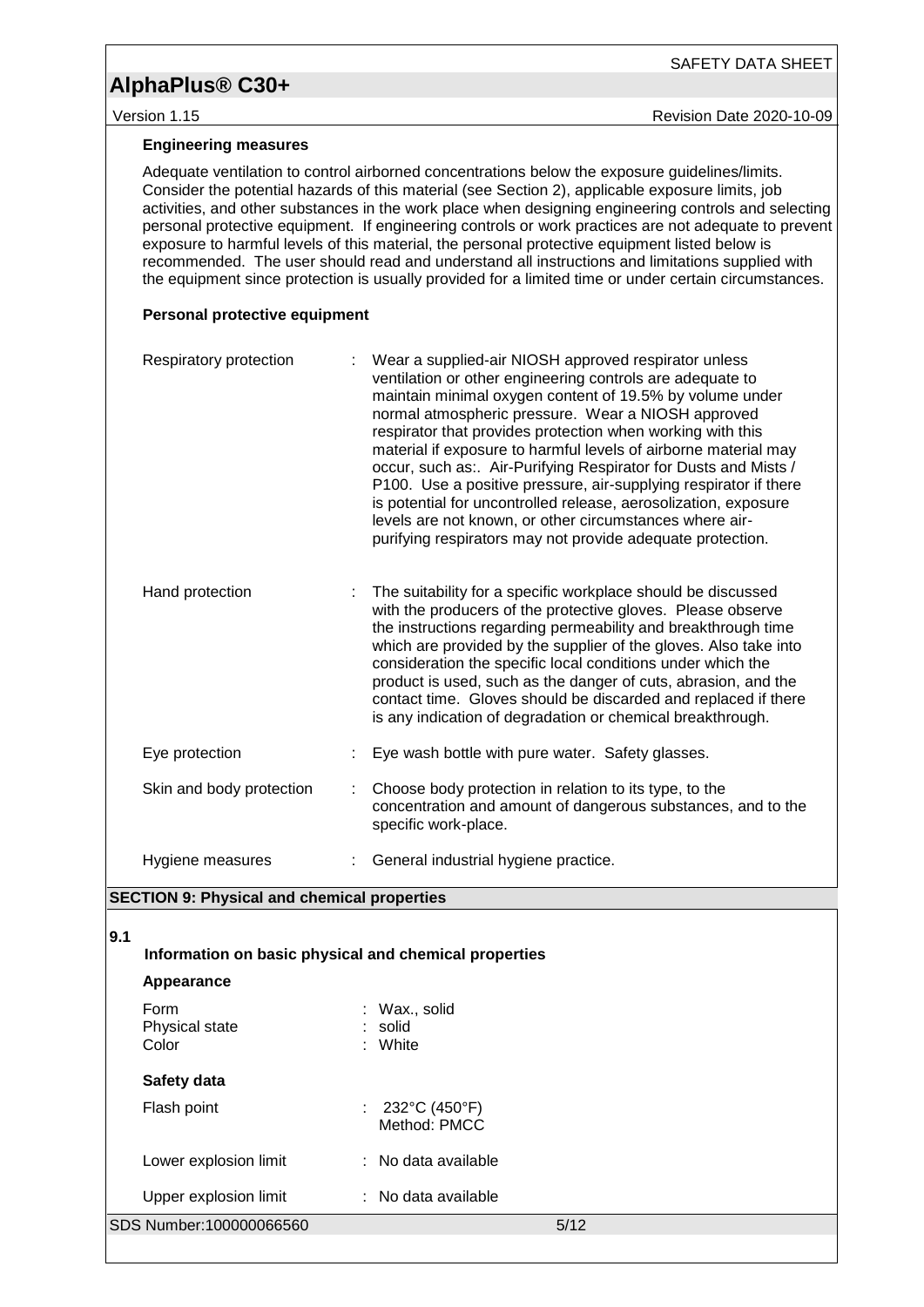#### SAFETY DATA SHEET

## **AlphaPlus® C30+**

| Version 1.15                               | Revision Date 2020-10-09                             |
|--------------------------------------------|------------------------------------------------------|
| Oxidizing properties                       | : no                                                 |
| Autoignition temperature                   | 368°C (694°F)                                        |
| Molecular formula                          | Polymer                                              |
| Molecular weight                           | Not applicable                                       |
| pH                                         | Not applicable                                       |
| Pour point                                 | : No data available                                  |
|                                            |                                                      |
| Boiling point/boiling range                | : Not applicable                                     |
| Vapor pressure                             | : No data available                                  |
| Relative density                           | : 0.79<br>at 15,6 °C (60,1 °F)                       |
| Density                                    | : $0,8$ g/cm3                                        |
| Water solubility                           | Soluble in hydrocarbon solvents; insoluble in water. |
| Partition coefficient: n-<br>octanol/water | : No data available                                  |
| Viscosity, kinematic                       | : 9 cSt<br>at 99°C (210°F)                           |
| Relative vapor density                     | : Not applicable                                     |
| Evaporation rate                           | $\therefore$ 1                                       |

### **SECTION 10: Stability and reactivity**

### **10.1**

|      | <b>Reactivity</b>                         |                        | : No decomposition if stored and applied as directed.                                                                       |
|------|-------------------------------------------|------------------------|-----------------------------------------------------------------------------------------------------------------------------|
|      |                                           |                        |                                                                                                                             |
| 10.2 |                                           |                        |                                                                                                                             |
|      | <b>Chemical stability</b>                 | and pressure.          | : This material is considered stable under normal ambient and<br>anticipated storage and handling conditions of temperature |
| 10.3 |                                           |                        |                                                                                                                             |
|      | <b>Possibility of hazardous reactions</b> |                        |                                                                                                                             |
|      | <b>Hazardous reactions</b>                |                        | : Further information: Stable under recommended storage<br>conditions., No hazards to be specially mentioned.               |
| 10.4 | <b>Conditions to avoid</b>                | $:$ No data available. |                                                                                                                             |
|      | SDS Number:100000066560                   |                        | 6/12                                                                                                                        |
|      |                                           |                        |                                                                                                                             |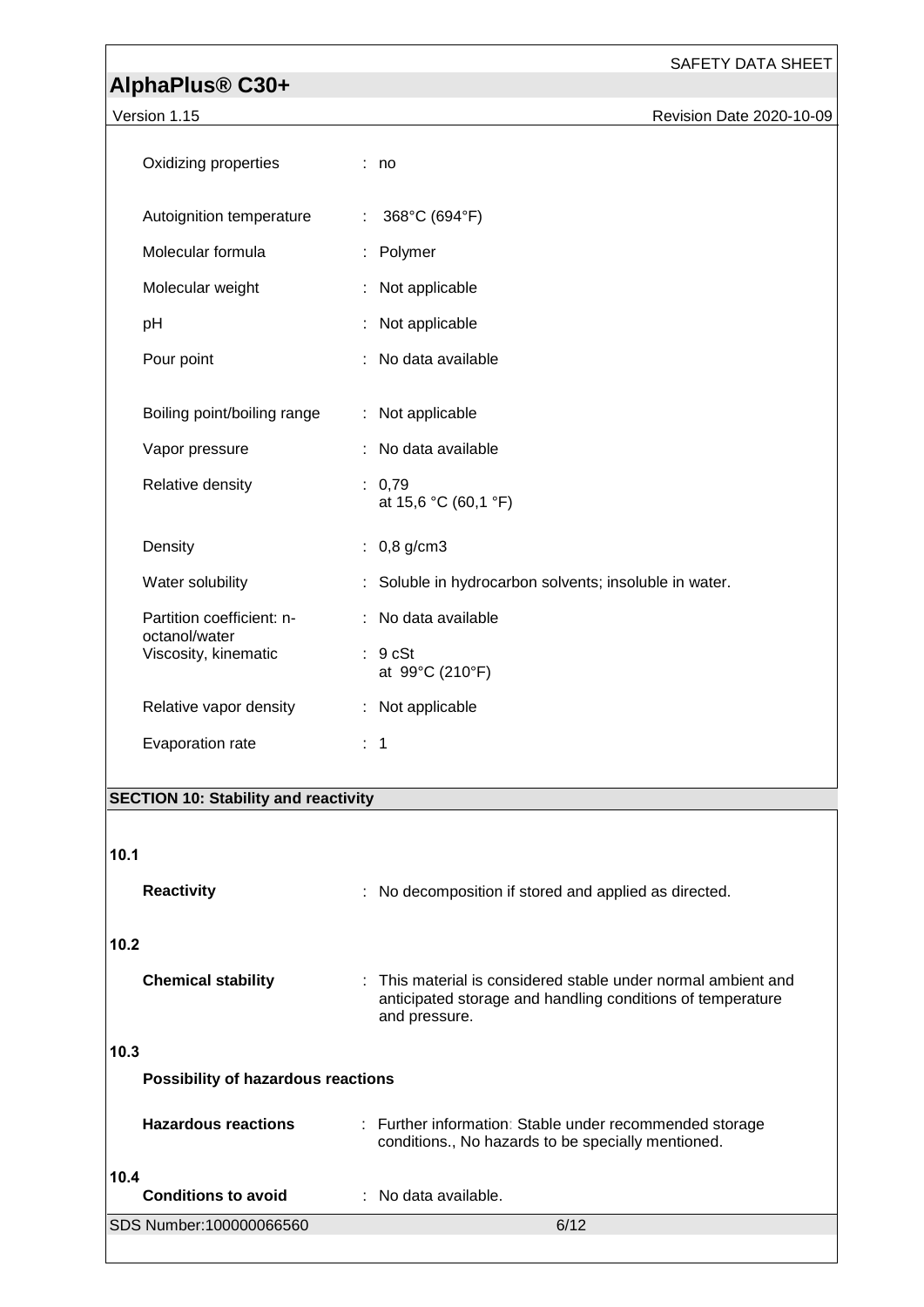| SAFETY DATA SHEET                                               |                                                                                                                              |  |  |
|-----------------------------------------------------------------|------------------------------------------------------------------------------------------------------------------------------|--|--|
| AlphaPlus <sup>®</sup> C30+                                     |                                                                                                                              |  |  |
| Version 1.15                                                    | Revision Date 2020-10-09                                                                                                     |  |  |
| 10.5<br><b>Materials to avoid</b><br>10.6                       | : May react with oxygen and strong oxidizing agents, such as<br>chlorates, nitrates, peroxides, etc.                         |  |  |
| Other data                                                      | : No decomposition if stored and applied as directed.                                                                        |  |  |
| <b>SECTION 11: Toxicological information</b>                    |                                                                                                                              |  |  |
|                                                                 |                                                                                                                              |  |  |
| 11.1<br>Information on toxicological effects                    |                                                                                                                              |  |  |
| AlphaPlus <sup>®</sup> C30+<br><b>Acute oral toxicity</b>       | : LD50 Oral: > 2.000 mg/kg<br>Species: Rat                                                                                   |  |  |
| AlphaPlus <sup>®</sup> C30+<br><b>Acute inhalation toxicity</b> | : No adverse effects expected                                                                                                |  |  |
| AlphaPlus <sup>®</sup> C30+<br><b>Acute dermal toxicity</b>     | : LD50: > 2.000 mg/kg<br>Species: Rat<br>Information given is based on data obtained from similar<br>substances.             |  |  |
| AlphaPlus® C30+<br><b>Skin irritation</b>                       | No skin irritation. Information given is based on data obtained<br>from similar substances.                                  |  |  |
| AlphaPlus® C30+<br>Eye irritation                               | : No eye irritation. Information given is based on data obtained<br>from similar substances.                                 |  |  |
| AlphaPlus <sup>®</sup> C30+<br><b>Sensitization</b>             | : Did not cause sensitization on laboratory animals. Information<br>given is based on data obtained from similar substances. |  |  |
| AlphaPlus® C30+<br><b>Repeated dose toxicity</b>                | : Not classified due to data which are conclusive although<br>insufficient for classification.                               |  |  |
| AlphaPlus® C30+<br><b>Genotoxicity in vitro</b>                 | : Remarks: Not classified due to data which are conclusive<br>although insufficient for classification.                      |  |  |
| AlphaPlus® C30+<br><b>Genotoxicity in vivo</b>                  | : Remarks: Not classified due to data which are conclusive<br>although insufficient for classification.                      |  |  |
| AlphaPlus® C30+<br>Carcinogenicity                              | : Remarks: No evidence of carcinogenicity                                                                                    |  |  |
| SDS Number:100000066560                                         | 7/12                                                                                                                         |  |  |

<u> 1989 - Johann Barn, amerikansk politiker (d. 1989)</u>

r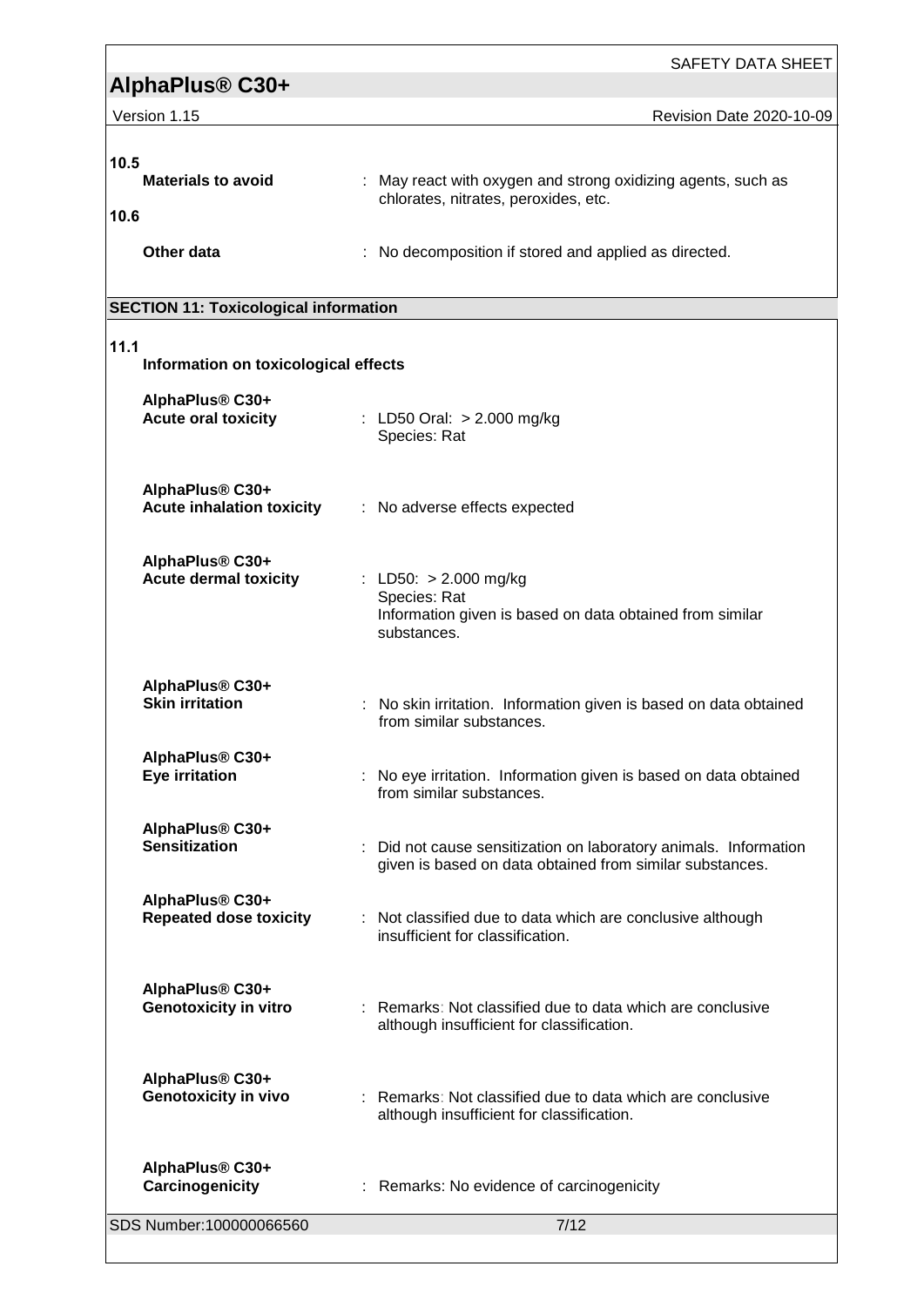|                                                                                                     | SAFETY DATA SHEET                                                                                                                                                                                             |  |
|-----------------------------------------------------------------------------------------------------|---------------------------------------------------------------------------------------------------------------------------------------------------------------------------------------------------------------|--|
| AlphaPlus <sup>®</sup> C30+                                                                         |                                                                                                                                                                                                               |  |
| Version 1.15                                                                                        | Revision Date 2020-10-09                                                                                                                                                                                      |  |
| AlphaPlus® C30+<br><b>Reproductive toxicity</b>                                                     | : This information is not available.                                                                                                                                                                          |  |
| AlphaPlus® C30+<br><b>Developmental Toxicity</b>                                                    | : This information is not available.                                                                                                                                                                          |  |
| AlphaPlus® C30+<br><b>Further information</b>                                                       | : No data available.                                                                                                                                                                                          |  |
| <b>SECTION 12: Ecological information</b>                                                           |                                                                                                                                                                                                               |  |
| 12.1<br><b>Toxicity</b>                                                                             |                                                                                                                                                                                                               |  |
| <b>Ecotoxicity effects</b>                                                                          |                                                                                                                                                                                                               |  |
| <b>Toxicity to fish</b>                                                                             | : Aquatic toxicity is unlikely due to low solubility.                                                                                                                                                         |  |
| <b>Toxicity to daphnia and</b><br>other aquatic invertebrates                                       | : Aquatic toxicity is unlikely due to low solubility.                                                                                                                                                         |  |
| <b>Toxicity to algae</b>                                                                            | : Aquatic toxicity is unlikely due to low solubility.                                                                                                                                                         |  |
| 12.2<br><b>Persistence and degradability</b>                                                        |                                                                                                                                                                                                               |  |
| Biodegradability                                                                                    | : Expected to be ultimately biodegradable                                                                                                                                                                     |  |
| 12.3<br><b>Bioaccumulative potential</b><br>Elimination information (persistence and degradability) |                                                                                                                                                                                                               |  |
| Bioaccumulation                                                                                     | : This material is not expected to bioaccumulate.                                                                                                                                                             |  |
| 12.4<br><b>Mobility in soil</b>                                                                     |                                                                                                                                                                                                               |  |
| Mobility                                                                                            | No data available                                                                                                                                                                                             |  |
| 12.5<br><b>Results of PBT and vPvB assessment</b><br>Results of PBT assessment                      | : This substance/mixture contains no components considered<br>to be either persistent, bioaccumulative and toxic (PBT), or<br>very persistent and very bioaccumulative (vPvB) at levels of<br>0.1% or higher. |  |
| 12.6<br>Other adverse effects<br>Additional ecological<br>information                               | This material is not expected to be harmful to aquatic<br>organisms.                                                                                                                                          |  |
| <b>Ecotoxicology Assessment</b>                                                                     |                                                                                                                                                                                                               |  |
| Short-term (acute) aquatic                                                                          | This product has no known ecotoxicological effects.                                                                                                                                                           |  |
| SDS Number:100000066560                                                                             | 8/12                                                                                                                                                                                                          |  |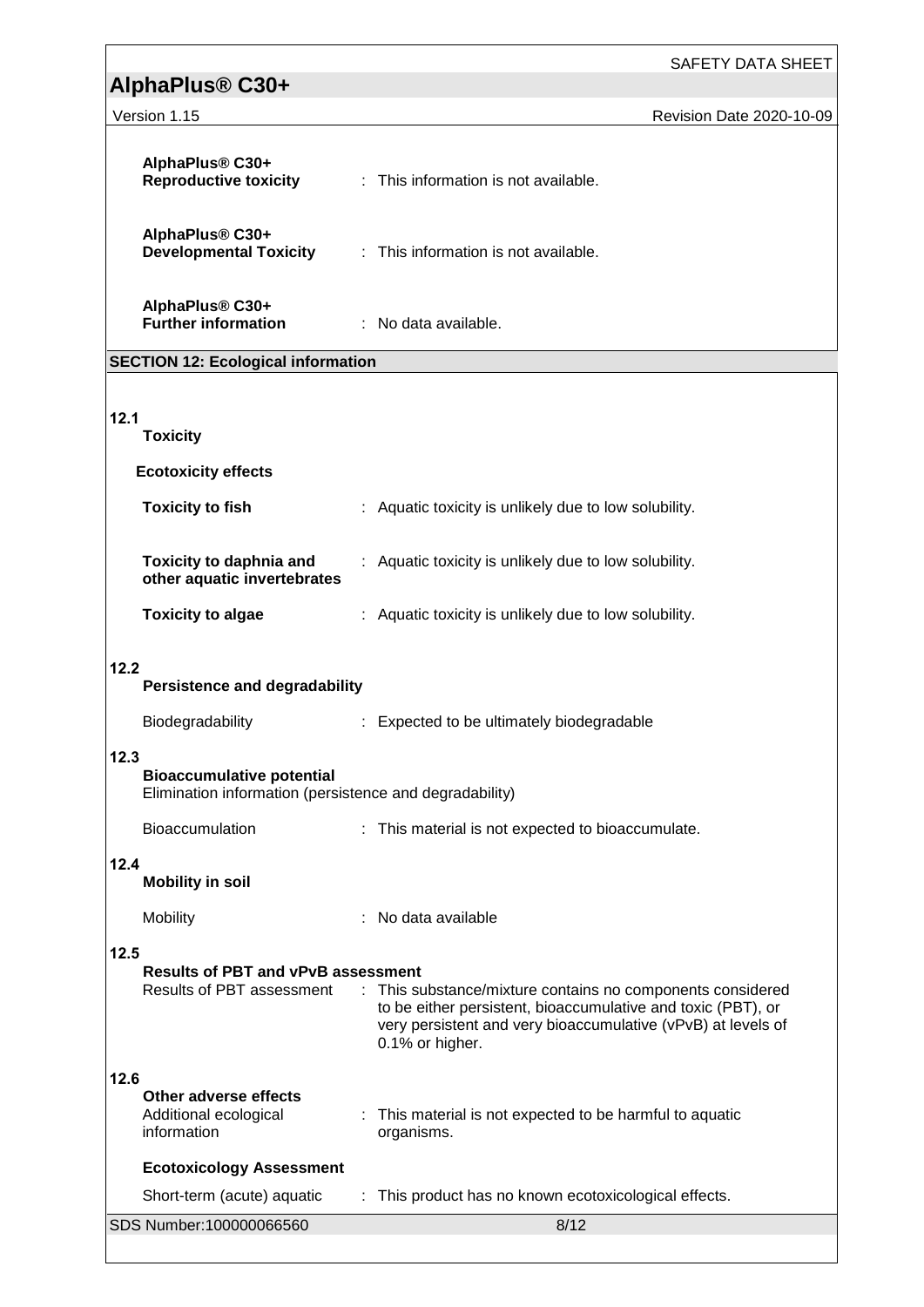SAFETY DATA SHEET

Version 1.15 **Revision Date 2020-10-09** 

#### hazard

Long-term (chronic) aquatic hazard : This product has no known ecotoxicological effects.

#### **SECTION 13: Disposal considerations**

#### **13.1**

#### **Waste treatment methods**

The information in this SDS pertains only to the product as shipped.

Use material for its intended purpose or recycle if possible. This material, if it must be discarded, may meet the criteria of a hazardous waste as defined by US EPA under RCRA (40 CFR 261) or other State and local regulations. Measurement of certain physical properties and analysis for regulated components may be necessary to make a correct determination. If this material is classified as a hazardous waste, federal law requires disposal at a licensed hazardous waste disposal facility.

| Contaminated packaging | : Empty containers should be taken to an approved waste |
|------------------------|---------------------------------------------------------|
|                        | handling site for recycling or disposal.                |

#### **SECTION 14: Transport information**

#### **14.1 - 14.7**

#### **Transport information**

**The shipping descriptions shown here are for bulk shipments only, and may not apply to shipments in non-bulk packages (see regulatory definition).**

Consult the appropriate domestic or international mode-specific and quantity-specific Dangerous Goods Regulations for additional shipping description requirements (e.g., technical name or names, etc.) Therefore, the information shown here, may not always agree with the bill of lading shipping description for the material. Flashpoints for the material may vary slightly between the SDS and the bill of lading.

#### **US DOT (UNITED STATES DEPARTMENT OF TRANSPORTATION)**

NOT REGULATED AS A HAZARDOUS MATERIAL OR DANGEROUS GOODS FOR TRANSPORTATION BY THIS AGENCY.

When shipment is offered for transport at or above 100°C it is regulated as:

UN3257, ELEVATED TEMPERATURE LIQUID, N.O.S., (ALPHA OLEFIN FRACTION, C30+) , 9, III

#### **IMO / IMDG (INTERNATIONAL MARITIME DANGEROUS GOODS)**

NOT REGULATED AS A HAZARDOUS MATERIAL OR DANGEROUS GOODS FOR TRANSPORTATION BY THIS AGENCY.

When shipment is offered for transport at or above 100°C it is regulated as:

UN3257, ELEVATED TEMPERATURE LIQUID, N.O.S., (ALPHA OLEFIN FRACTION, C30+) , 9, III (232°C)

#### **IATA (INTERNATIONAL AIR TRANSPORT ASSOCIATION)**

NOT REGULATED AS A HAZARDOUS MATERIAL OR DANGEROUS GOODS FOR TRANSPORTATION BY THIS AGENCY.

SDS Number:100000066560 9/12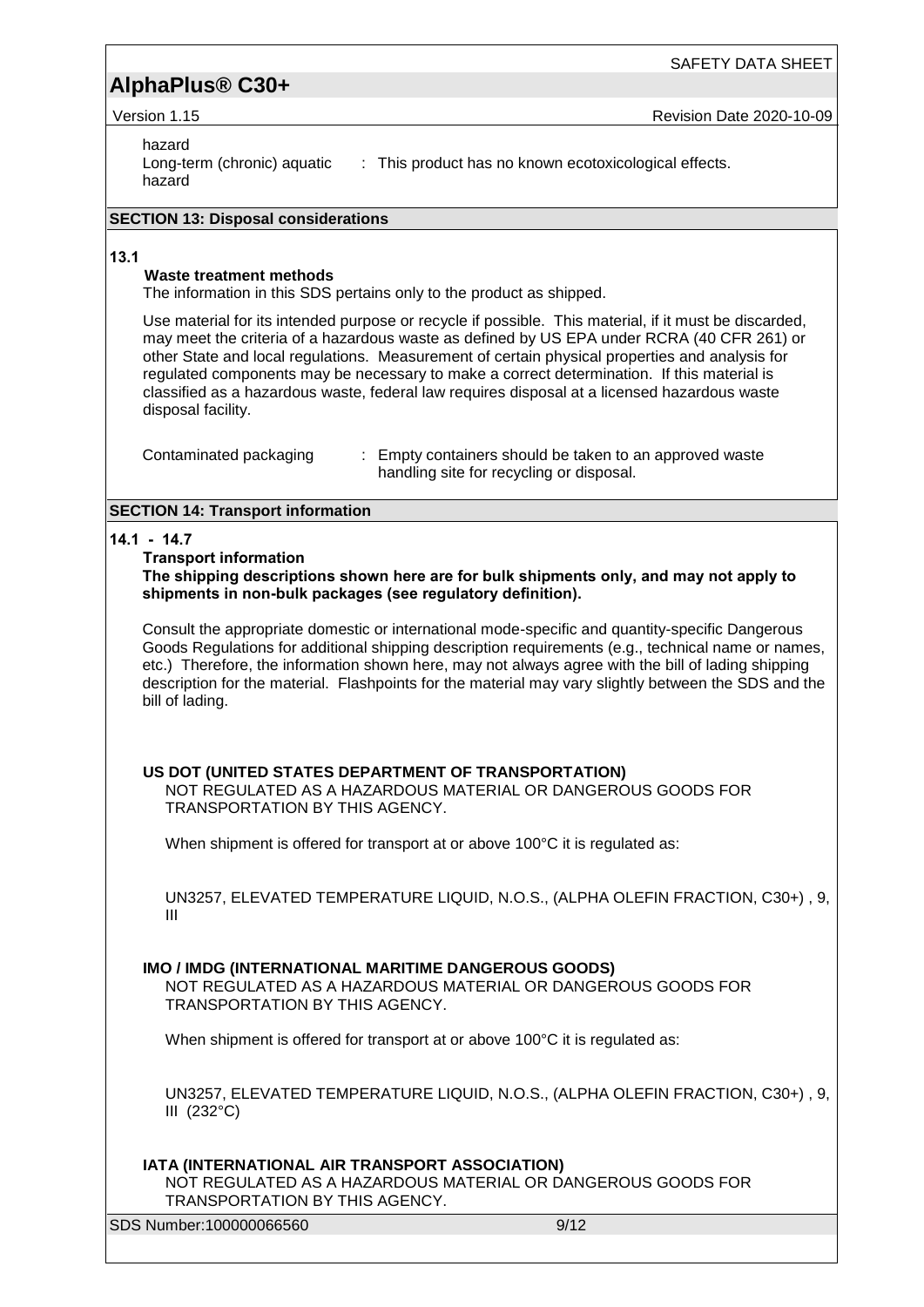Version 1.15 **Revision Date 2020-10-09** 

When shipment is offered for transport at or above 100°C it is regulated as:

UN3257, 9: NOT PERMITTED FOR TRANSPORT

#### **ADR (AGREEMENT ON DANGEROUS GOODS BY ROAD (EUROPE))**

NOT REGULATED AS A HAZARDOUS MATERIAL OR DANGEROUS GOODS FOR TRANSPORTATION BY THIS AGENCY.

When shipment is offered for transport at or above 100°C it is regulated as:

UN3257, ELEVATED TEMPERATURE LIQUID, N.O.S., (ALPHA OLEFIN FRACTION,  $C30+)$ , 9, III,  $(D)$ 

#### **RID (REGULATIONS CONCERNING THE INTERNATIONAL TRANSPORT OF DANGEROUS GOODS (EUROPE))**

NOT REGULATED AS A HAZARDOUS MATERIAL OR DANGEROUS GOODS FOR TRANSPORTATION BY THIS AGENCY.

When shipment is offered for transport at or above 100°C it is regulated as:

UN3257, ELEVATED TEMPERATURE LIQUID, N.O.S., (ALPHA OLEFIN FRACTION, C30+) , 9, III

**ADN (EUROPEAN AGREEMENT CONCERNING THE INTERNATIONAL CARRIAGE OF DANGEROUS GOODS BY INLAND WATERWAYS)** NOT REGULATED AS A HAZARDOUS MATERIAL OR DANGEROUS GOODS FOR TRANSPORTATION BY THIS AGENCY.

When shipment is offered for transport at or above 100°C it is regulated as:

UN3257, ELEVATED TEMPERATURE LIQUID, N.O.S., (ALPHA OLEFIN FRACTION, C30+) , 9, III

**Transport in bulk according to Annex II of MARPOL 73/78 and the IBC Code**

#### **SECTION 15: Regulatory information**

**15.1**

**Safety, health and environmental regulations/legislation specific for the substance or mixture National legislation**

Commission Regulation (EU) 2015/830 of 28 May 2015 amending Regulation (EC) No 1907/2006 of the European Parliament and of the Council on the Registration, Evaluation, Authorisation and Restriction of Chemicals (REACH)

**Water contaminating class** : nwg not water endangering

SDS Number:100000066560 10/12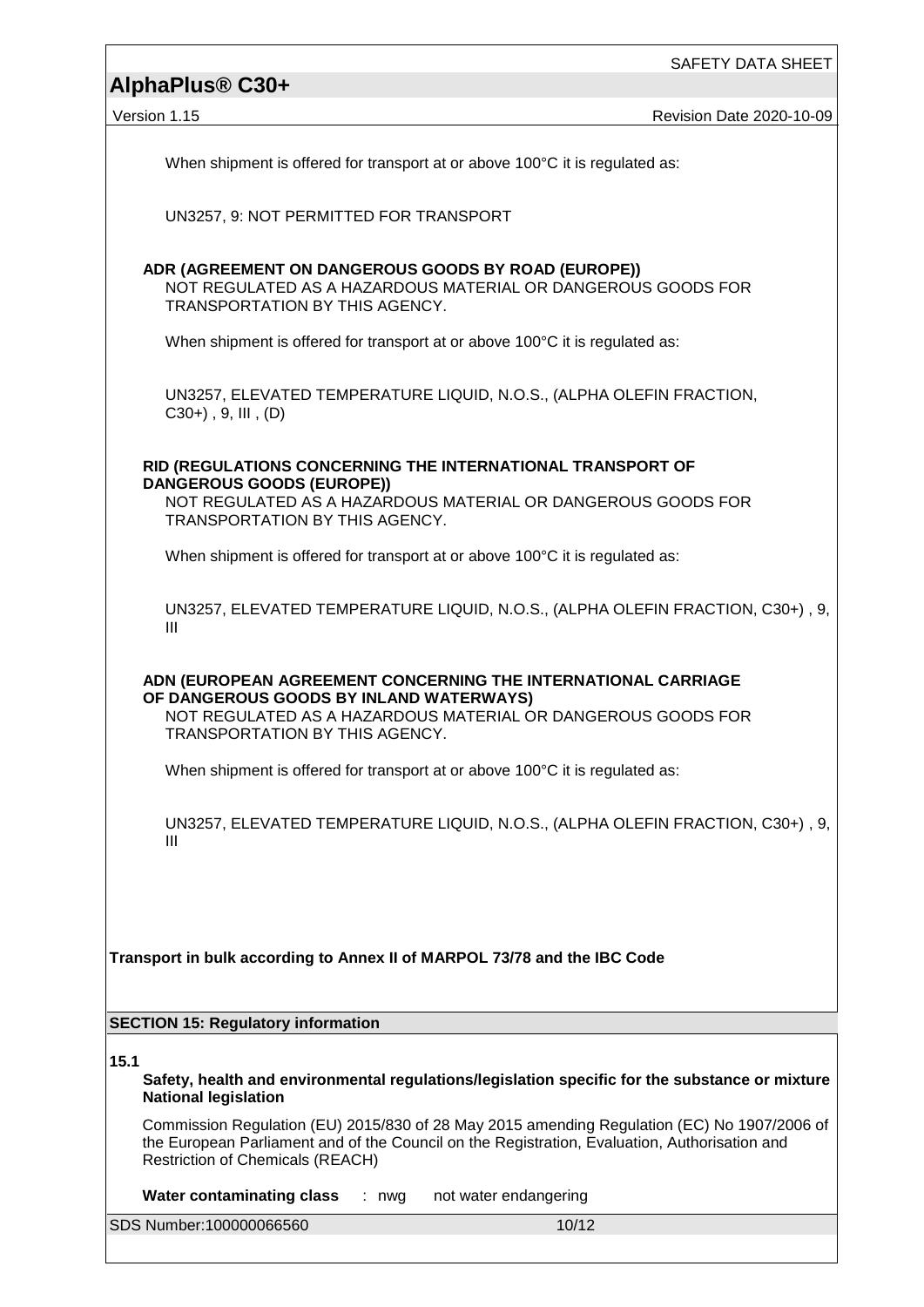SAFETY DATA SHEET

| Version 1.15                                                                                                                                                                                       | Revision Date 2020-10-09                                                                                                                                                                                                                                                                                                                                                                                                                                                                                                                                                                                                                                                                                                                                     |
|----------------------------------------------------------------------------------------------------------------------------------------------------------------------------------------------------|--------------------------------------------------------------------------------------------------------------------------------------------------------------------------------------------------------------------------------------------------------------------------------------------------------------------------------------------------------------------------------------------------------------------------------------------------------------------------------------------------------------------------------------------------------------------------------------------------------------------------------------------------------------------------------------------------------------------------------------------------------------|
| (Germany)                                                                                                                                                                                          |                                                                                                                                                                                                                                                                                                                                                                                                                                                                                                                                                                                                                                                                                                                                                              |
| 15.2                                                                                                                                                                                               |                                                                                                                                                                                                                                                                                                                                                                                                                                                                                                                                                                                                                                                                                                                                                              |
| <b>Chemical Safety Assessment</b>                                                                                                                                                                  |                                                                                                                                                                                                                                                                                                                                                                                                                                                                                                                                                                                                                                                                                                                                                              |
| <b>Components</b><br>ethylene<br>$\mathcal{L}_{\mathcal{A}}$                                                                                                                                       | 200-815-3                                                                                                                                                                                                                                                                                                                                                                                                                                                                                                                                                                                                                                                                                                                                                    |
| <b>Major Accident Hazard</b><br>Legislation                                                                                                                                                        | : ZEU_SEVES3 Update:<br>Not applicable                                                                                                                                                                                                                                                                                                                                                                                                                                                                                                                                                                                                                                                                                                                       |
| <b>Notification status</b><br>Europe REACH<br>Switzerland CH INV<br>United States of America (USA)<br><b>TSCA</b><br>Canada DSL<br>Australia AICS<br>New Zealand NZIoC<br>Japan ENCS<br>Korea KECI | This product is in full compliance according to REACH<br>regulation 1907/2006/EC.<br>Not in compliance with the inventory<br>On or in compliance with the active portion of the<br><b>TSCA</b> inventory<br>All components of this product are on the Canadian<br><b>DSL</b><br>Not in compliance with the inventory<br>On the inventory, or in compliance with the inventory<br>On the inventory, or in compliance with the inventory<br>A substance(s) in this product was not registered,<br>notified to be registered, or exempted from registration<br>by CPChem according to K-REACH regulations.<br>Importation or manufacture of this product is still<br>permitted provided the Korean Importer of Record has<br>themselves notified the substance. |
| Philippines PICCS<br>China IECSC<br>Taiwan TCSI                                                                                                                                                    | On the inventory, or in compliance with the inventory<br>On the inventory, or in compliance with the inventory<br>On the inventory, or in compliance with the inventory                                                                                                                                                                                                                                                                                                                                                                                                                                                                                                                                                                                      |
| <b>SECTION 16: Other information</b>                                                                                                                                                               |                                                                                                                                                                                                                                                                                                                                                                                                                                                                                                                                                                                                                                                                                                                                                              |
| <b>NFPA Classification</b>                                                                                                                                                                         | $:$ Health Hazard: 0<br>Fire Hazard: 1<br>Reactivity Hazard: 0<br>0<br>0                                                                                                                                                                                                                                                                                                                                                                                                                                                                                                                                                                                                                                                                                     |
|                                                                                                                                                                                                    |                                                                                                                                                                                                                                                                                                                                                                                                                                                                                                                                                                                                                                                                                                                                                              |
| <b>Further information</b><br>Legacy SDS Number                                                                                                                                                    | PE0028                                                                                                                                                                                                                                                                                                                                                                                                                                                                                                                                                                                                                                                                                                                                                       |
| previous versions.                                                                                                                                                                                 | Significant changes since the last version are highlighted in the margin. This version replaces all                                                                                                                                                                                                                                                                                                                                                                                                                                                                                                                                                                                                                                                          |
|                                                                                                                                                                                                    | The information in this SDS pertains only to the product as shipped.                                                                                                                                                                                                                                                                                                                                                                                                                                                                                                                                                                                                                                                                                         |
|                                                                                                                                                                                                    | The information provided in this Safety Data Sheet is correct to the best of our knowledge,<br>information and belief at the date of its publication. The information given is designed only as a                                                                                                                                                                                                                                                                                                                                                                                                                                                                                                                                                            |

information and belief at the date of its publication. The information given is designed only as a guidance for safe handling, use, processing, storage, transportation, disposal and release and is not to be considered a warranty or quality specification. The information relates only to the

SDS Number:100000066560 11/12